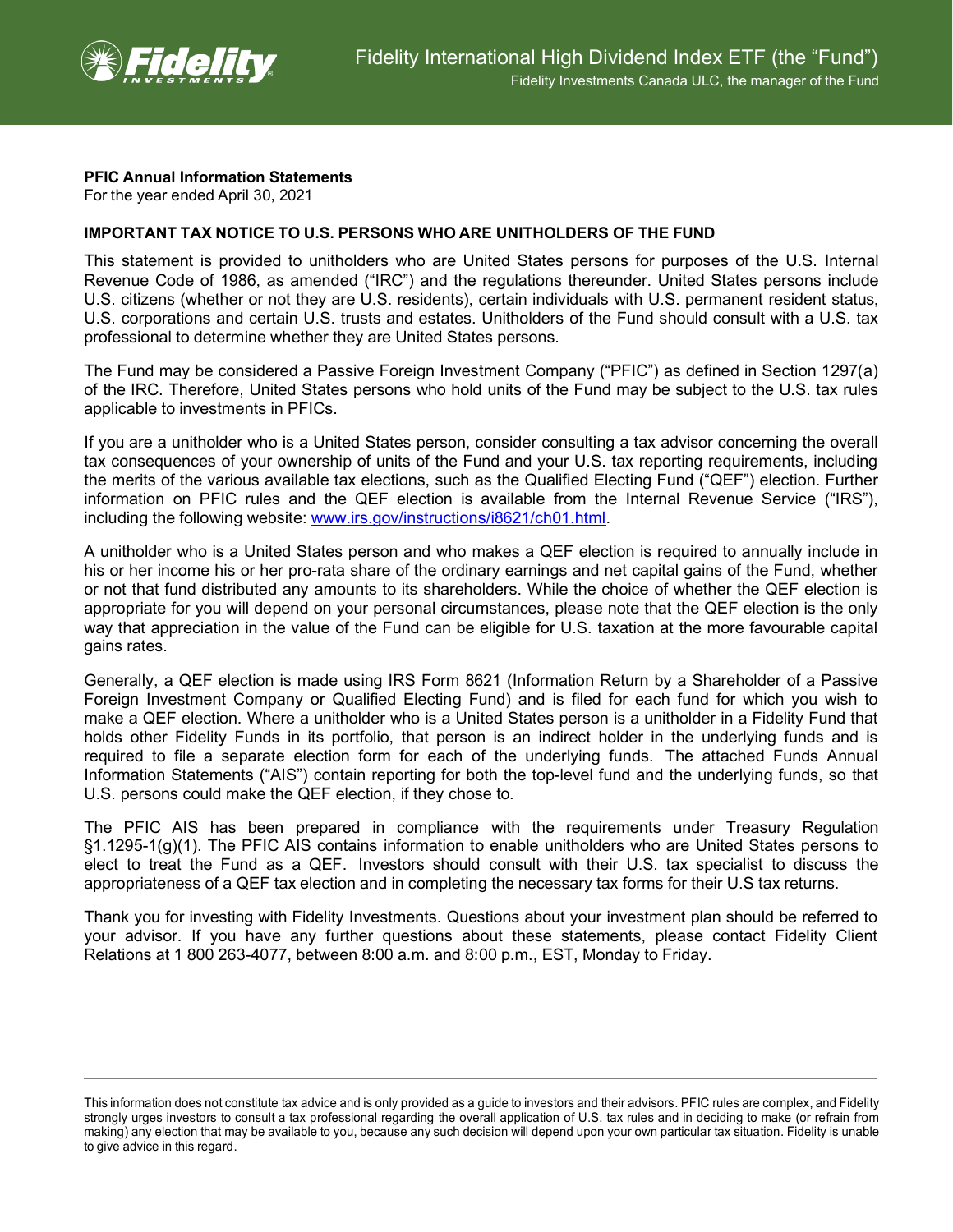

## **PFIC Annual Information Statements (US\$)**

For the Fund's PFIC taxation year ended April 30, 2021

- 1. This Information Statement applies to the PFIC taxation year of Fidelity International High Dividend Index ETF (the "Fund") commencing on May 01, 2020 and ending on April 30, 2021.
- 2. The per-unit, per-day amounts of ordinary earnings and net capital gains of the Fund and it's lower-tier Fund(s) as applicable, for the period specified in paragraph (1) are provided in the table:

| <b>FIDELITY FUND HELD DIRECTLY</b>                               |                                       |                                      | <b>ORDINARY</b><br><b>EARNINGS \$</b>            | <b>NET CAPITAL</b><br><b>GAIN \$</b>         |  |
|------------------------------------------------------------------|---------------------------------------|--------------------------------------|--------------------------------------------------|----------------------------------------------|--|
| Fidelity International High Dividend Index ETF                   |                                       |                                      | 0.00000000                                       | 0.00000000                                   |  |
| <b>FIDELITY LOWER-TIER FUNDS HELD</b><br><b>INDIRECTLY</b>       | <b>ORDINARY</b><br><b>EARNINGS \$</b> | <b>NET CAPITAL</b><br><b>GAIN \$</b> | <b>FUND'S U.S. TAX YEAR</b><br><b>COMMENCING</b> | <b>FUND'S U.S. TAX</b><br><b>YEAR ENDING</b> |  |
| <b>Fidelity Canadian Money Market</b><br><b>Investment Trust</b> | 0.00000010                            | 0.00000000                           | May 01, 2020                                     | April 30, 2021                               |  |

To determine your pro-rata share of the amounts of ordinary earnings and net capital gains of the Fund and each of its lower-tier fund(s) held directly and indirectly, as applicable, multiply the per-unit per-day amounts indicated above by the number of units of the Fund held and the number of days you held the units during the Fund's PFIC taxation year.

Here is an example to illustrate the calculation using the per-unit, per-day factors.

You own 100 units of Fund A from the period May 1, 2020 through October 31, 2020. You purchased an additional 100 units of Fund A on November 1, 2020. You did not sell any units of the Fund at any time during the year. Fund A has a PFIC taxation year end of April 30, 2021.

The Fund's ordinary earnings were \$0.001 per unit, per day.

Result: Your ordinary earnings for 2021 of the directly held fund are (\$0.001 \* 183 days \* 100) + (\$0.001 \*180 days\* 200) = \$54.30

Use the same calculation method in the example above, to determine your pro-rata share of the amounts of ordinary earnings and capital gains for any applicable lower-tier Fund(s).

3. The per-unit amounts of cash and fair market value of other properties distributed or deemed distributed by the Fund during the period specified in paragraph(1) are provided in the below chart.

| <b>PAYMENT DATE</b> | <b>CASH/PROPERTY</b><br><b>DISTRIBUTIONS (\$)</b> |  |  |
|---------------------|---------------------------------------------------|--|--|
| May 29, 2020        | 0.03357955                                        |  |  |
| June 30, 2020       | 0.05176289                                        |  |  |
| July 31, 2020       | 0.05265242                                        |  |  |
| August 31, 2020     | 0.05406629                                        |  |  |
| September 30, 2020  | 0.05289349                                        |  |  |
| October 30, 2020    | 0.05405041                                        |  |  |
| November 30, 2020   | 0.00061624                                        |  |  |
| December 31, 2020   | 0.08064769                                        |  |  |
| January 29, 2021    | 0.02816218                                        |  |  |
| March 31, 2021      | 0.00673773                                        |  |  |
| April 30, 2021      | 0.07512001                                        |  |  |
| TOTAL               | 0.49028889                                        |  |  |